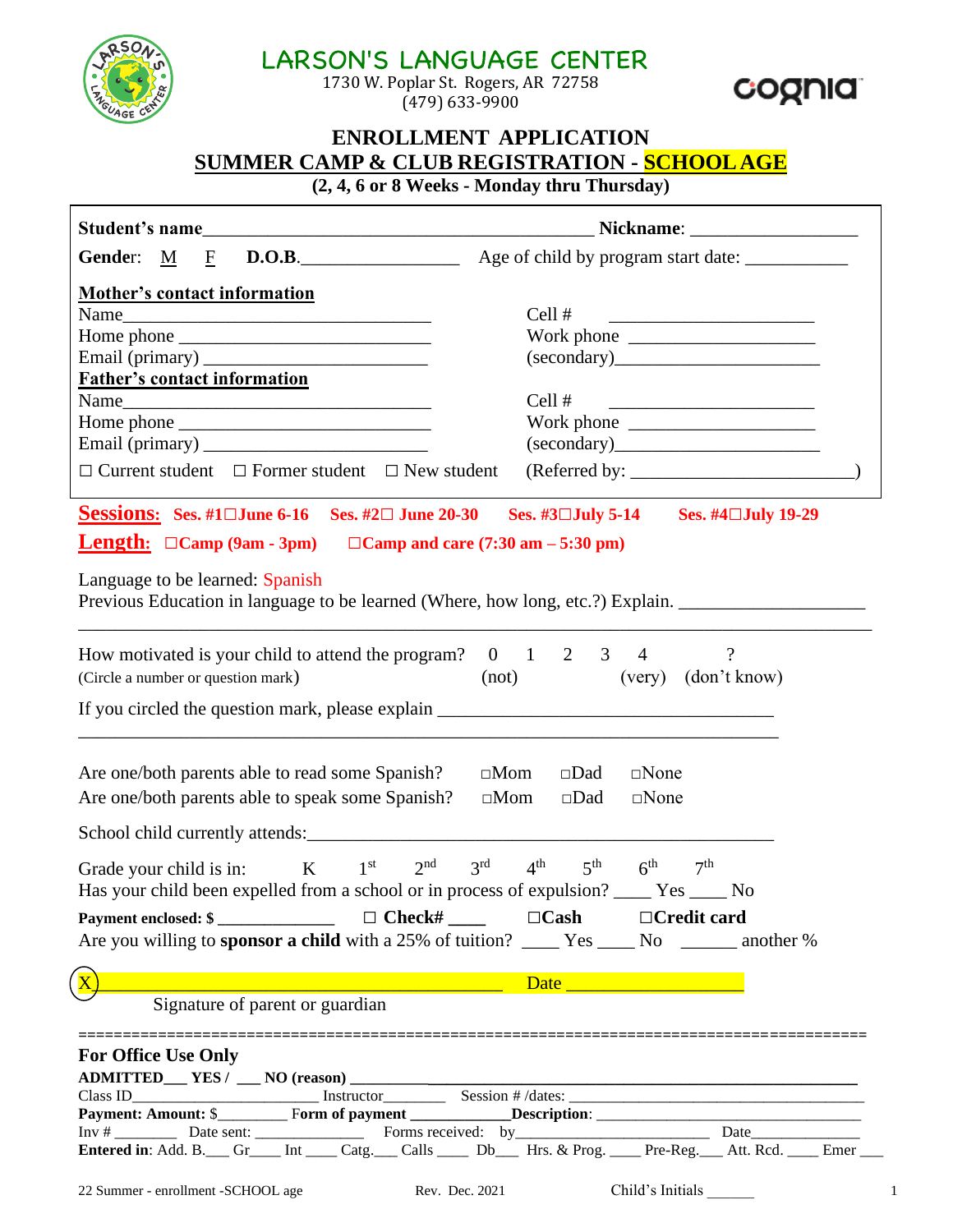

1730 W. Poplar St. Rogers, AR 72758 (479) 633-9900



#### **CHILD'S PERSONAL DATA SHEET**

|                                 |       | <u>Father's name</u>                                                              |         |       |              |
|---------------------------------|-------|-----------------------------------------------------------------------------------|---------|-------|--------------|
|                                 |       |                                                                                   |         |       |              |
|                                 |       |                                                                                   |         |       |              |
|                                 |       |                                                                                   |         |       |              |
|                                 |       | 2. OTHER CONTACT IN CASE OF EMERGENCY:                                            |         |       |              |
|                                 |       |                                                                                   |         |       |              |
|                                 |       |                                                                                   |         |       |              |
|                                 |       |                                                                                   |         |       |              |
|                                 |       | Is this person authorized to take the child from the center? Yes $\Box$ No $\Box$ |         |       |              |
|                                 |       | List all other adults who are authorized to take the child from the center:       |         |       |              |
| Name                            |       | Relationship                                                                      | Name    |       | Relationship |
| Address                         |       | Phone                                                                             | Address |       | Phone        |
| City                            | State | Zip                                                                               | City    | State | Zip          |
|                                 |       |                                                                                   | Date __ |       |              |
| Signature of parent or guardian |       |                                                                                   |         |       |              |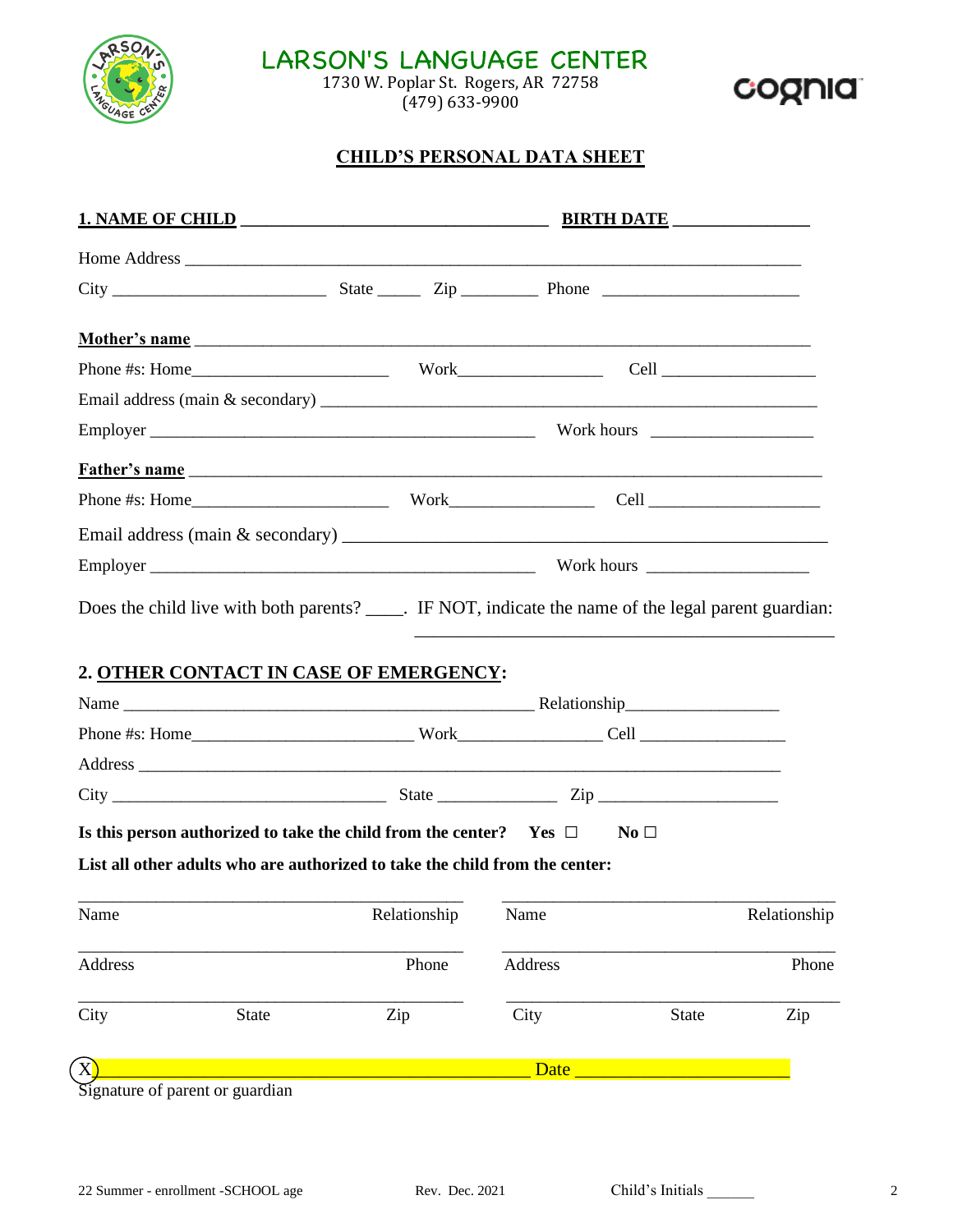

1730 W. Poplar St. Rogers, AR 72758 (479) 633-9900



#### **3. CLINIC HISTORY: LIST THE DATES OF EACH:**

|                                 |        | German measles                                    |  |
|---------------------------------|--------|---------------------------------------------------|--|
| Chicken Pox                     |        |                                                   |  |
| <b>Contracted Tuberculosis:</b> | Yes No | Frequent Ear Infections: Yes_________ No ________ |  |
| Frequent Throat Infection:      | Yes No | Defective Heart:<br><b>Yes</b><br>$\rm No$        |  |
| Other Conditions or Comments    |        |                                                   |  |
|                                 |        |                                                   |  |

#### **4. CHILD'S DEVELOPMENTAL NEEDS:**

**Physical or emotional problems the child might have:**

| Temper Tantrums __ Diabetes _____ Frequent colds _____ Biting _____ Sun Sensitivity ____ Seizures ____ |  |
|--------------------------------------------------------------------------------------------------------|--|
|                                                                                                        |  |
|                                                                                                        |  |
|                                                                                                        |  |
|                                                                                                        |  |
|                                                                                                        |  |
| Additional comments and other useful information:                                                      |  |
|                                                                                                        |  |
|                                                                                                        |  |
|                                                                                                        |  |
|                                                                                                        |  |
|                                                                                                        |  |

\_\_\_\_\_\_\_\_\_\_\_\_\_\_\_\_\_\_\_\_\_\_\_\_\_\_\_\_\_\_\_\_\_\_\_\_\_\_\_\_\_\_\_\_\_\_\_\_\_\_\_\_\_\_\_\_\_\_\_\_\_\_\_\_\_\_\_\_\_\_\_\_\_\_\_\_\_\_\_\_\_\_\_\_\_\_\_\_\_\_\_

\_\_\_\_\_\_\_\_\_\_\_\_\_\_\_\_\_\_\_\_\_\_\_\_\_\_\_\_\_\_\_\_\_\_\_\_\_\_\_\_\_\_\_\_\_\_\_\_\_\_\_\_\_\_\_\_\_\_\_\_\_\_\_\_\_\_\_\_\_\_\_\_\_\_\_\_\_\_\_\_\_\_\_\_\_\_\_\_\_\_\_\_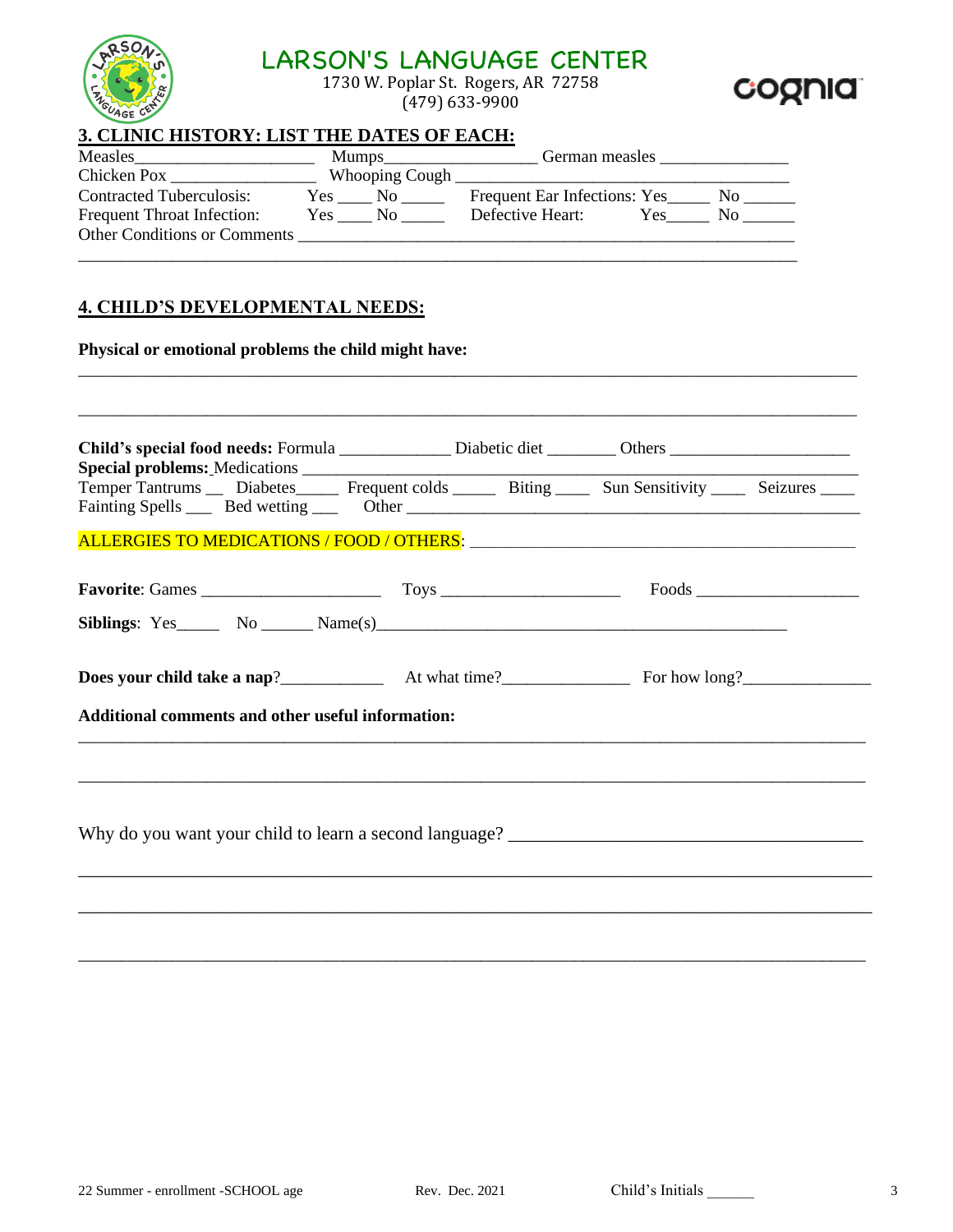

LARSON'S LANGUAGE CENTER 1730 W. Poplar St. Rogers, AR 72758

(479) 633-9900



#### **5. MEDICAL INFORMATION:**

|                                                     | Child's Physician or emergency treatment facility [19] [2012] [2013] [2013] [2013] [2014] [2014] [2014] [2014] [2014] [2014] [2014] [2014] [2014] [2014] [2014] [2014] [2014] [2014] [2014] [2014] [2014] [2014] [2014] [2014]                                                                                                                                                                                                                                                                  |  |  |
|-----------------------------------------------------|-------------------------------------------------------------------------------------------------------------------------------------------------------------------------------------------------------------------------------------------------------------------------------------------------------------------------------------------------------------------------------------------------------------------------------------------------------------------------------------------------|--|--|
|                                                     |                                                                                                                                                                                                                                                                                                                                                                                                                                                                                                 |  |  |
|                                                     |                                                                                                                                                                                                                                                                                                                                                                                                                                                                                                 |  |  |
|                                                     | give my consent to the Director of Larson's Language Center, or her duly appointed representative, for said child to<br>receive medical or surgical aid as may be deemed necessary and expedient by a duly licensed or recognized physician<br>or surgeon in case of an emergency when the parents cannot be reached. Consent is also given for the director or her<br>duly appointed representative to transport said child for emergency medical treatment, if the parents cannot be reached. |  |  |
|                                                     | $Signature(X)$ Date Date Date Decree Date Date                                                                                                                                                                                                                                                                                                                                                                                                                                                  |  |  |
| notified that the medication has been administered. | I hereby give____/do not give_____ the Director of the Larson's Language Center, or her appointed representative                                                                                                                                                                                                                                                                                                                                                                                |  |  |
|                                                     |                                                                                                                                                                                                                                                                                                                                                                                                                                                                                                 |  |  |
|                                                     | 6. IMMUNIZATIONS: Please provide a copy of your Child's Immunization Records. (If your child is in one of our<br>programs held outside of our school, we do not need Immunization Records)                                                                                                                                                                                                                                                                                                      |  |  |
|                                                     |                                                                                                                                                                                                                                                                                                                                                                                                                                                                                                 |  |  |
| <b>5. CONFERENCE REQUEST:</b>                       |                                                                                                                                                                                                                                                                                                                                                                                                                                                                                                 |  |  |
| $\widehat{\text{X}}$                                | <u> Date</u> Date Distribution of the Contract of the Contract of the Contract of the Contract of the Contract of the Contract of the Contract of the Contract of the Contract of the Contract of the Contract of the Contract of t                                                                                                                                                                                                                                                             |  |  |
| Signature of parent or guardian                     |                                                                                                                                                                                                                                                                                                                                                                                                                                                                                                 |  |  |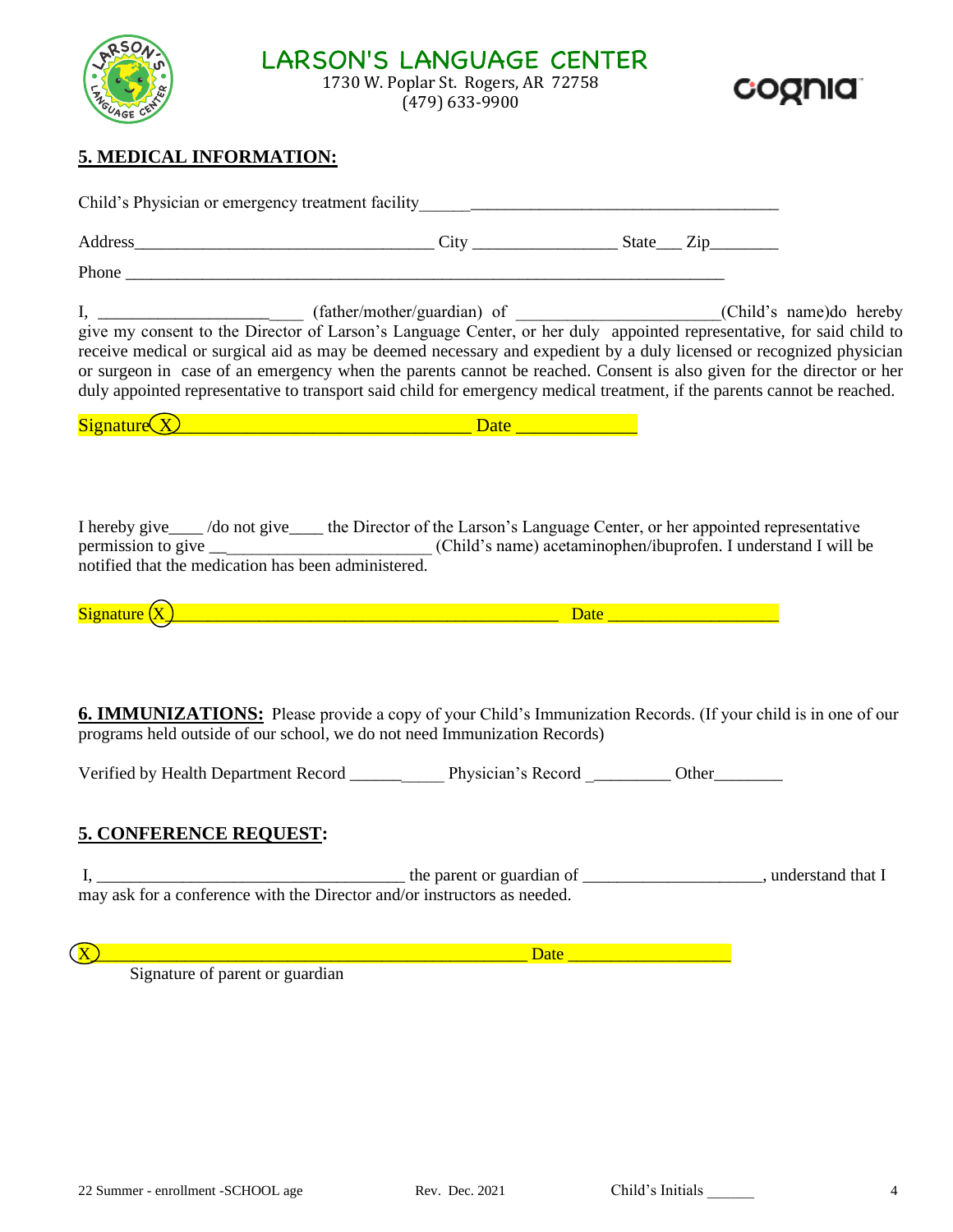



#### **AGREEMENT BETWEEN LARSON'S LANGUAGE CENTER AND THE STUDENT'S PARENT**

 $I, \_\_\_\_\_$  parent/guardian of  $\_\_\_\_\_\_\_$ who is attending \_\_\_\_\_\_\_\_\_\_\_\_\_\_\_\_\_\_\_\_\_ Program:

- 1. Agree that the student will be encouraged to participate in various activities outside of class where the second language is involved; for example, viewing TV programs and videos, using library programs, computer programs and books.
- 2. Agree to notify Larson's Language Center prior to class start time via e-mail or telephone if the student is unable to attend school/program, even if the notification is "last minute".
- 3. Agree that when Larson's Language Center is closed for weather or other unforeseen reason, the class will be made up at a later date.

4. Agree to notify Larson's Language Center within one week of the final class as to whether or not student will attend the NEXT SUMMER SESSION.

5. Agree that the **registration fee** is NOT refundable, and **tuition** is ONLY refundable **3 weeks prior** to the start date.

6. Agree that the entire cost of Tuition is due prior to the program start date.

**The signing of this agreement indicates that everything is well understood.**



 $\chi$  ) and the contract of the contract of the contract of the contract of  $\alpha$  . Date:  $\alpha$ 

Signature of parent or guardian